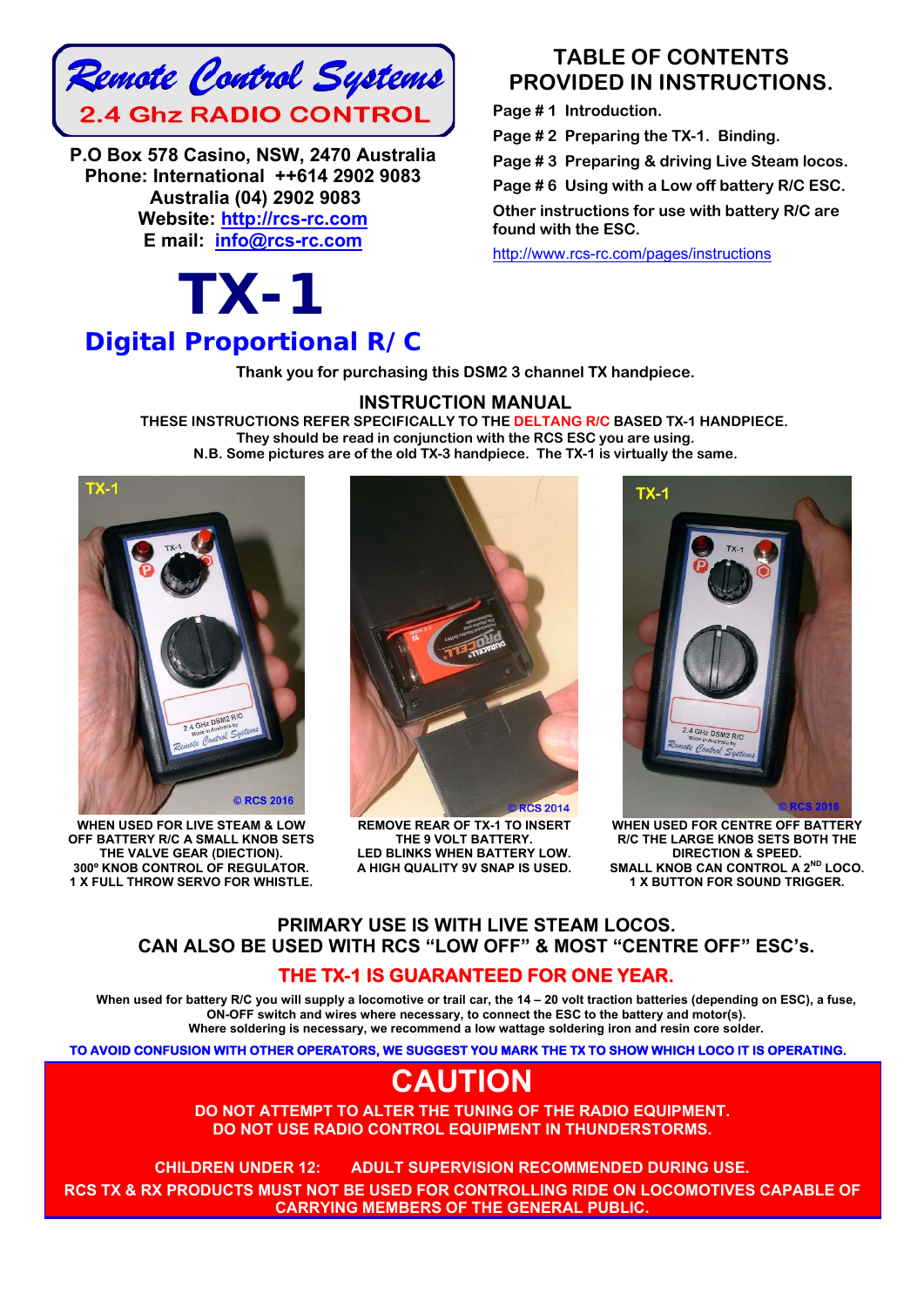## **PREPARING THE** *#TX-1*

#### **THESE INSTRUCTIONS REFER TO THE RCS TX-1 2.4 GHz 5 CHANNEL R/C. LAYOUT OF THE TX-1 TRANSMITTER HAND PIECE.**

The small valve gear knob is in the upper middle. The larger steam regulator knob sits just below. Top left is the ON – OFF switch with LED. Top right is the Bind/Ch # 5 pushbutton. Use for servo whistle.

### **1. "BINDING".**

The 1st procedure is to "BIND" the receiver (RX) to the Transmitter (TX).

"BINDING" is accomplished by following a few simple steps below.

When binding we recommend removing the servos from the RX in case they are not correctly adjusted. Adjust servo parameters after binding has taken place..

#### **HOW TO "BIND" USING A DSM2 RX OR RCS** *#ALPHA-3v2* **ESC.**

#### **MANUAL BINDING using a binding plug.**

**1.1** Insert the "BINDING" plug supplied with the DSM2 RX into the "BINDING" pins on the *RX*. You can also use the # BINDER switch assembly if you do not wish to get inside the loco. **1.2.** The RX LED will start blinking very rapidly to indicate it is ready to be bound.

#### **AUTOMATIC BINDING = no binding plug.** (Currently not available).

**1.3** Turn the **A**uto **B**ind RX ON and the RX LED will blink slowly looking for a TX. Wait 20 seconds for the RX to enter bind mode. The RX LED (& slave front headlight if programmed to) will blink rapidly and is ready to be bound.



**1.4** Press **and hold** the right pushbutton on the handpiece marked with a hexagonal symbol. You may need to keep TX & RX about 1 x metre apart for binding to take place.

**1.5** Then press **and hold** the ON – OFF button to **ON**. Hold both buttons until the RX LED stops flickering & starts blinking slowly. Then let both TX buttons go. The TX button also blinks slowly & then goes to solid ON. **1.6** The LED on all RX's will blink more slowly & then go solid ON when "BINDING" is complete.

**N.B. "BINDING" plug MUST be removed BEFORE the SYSTEM is turned OFF. (AB RX's have no binding plug) 1.7** The "BINDING" plug is removed & stored safely.

RCS offers an optional extra **# BINDER** cable and switch. When fitted this will enable any non RCS loco to be bound to any TX without requiring access to the inside of the loco. This will enable any loco to be swapped between any other DSM2 TX's. You will be able to "hand off" speed matched locos for MU'ing into a consist. (**Uneeded with** *#BASIC-3)*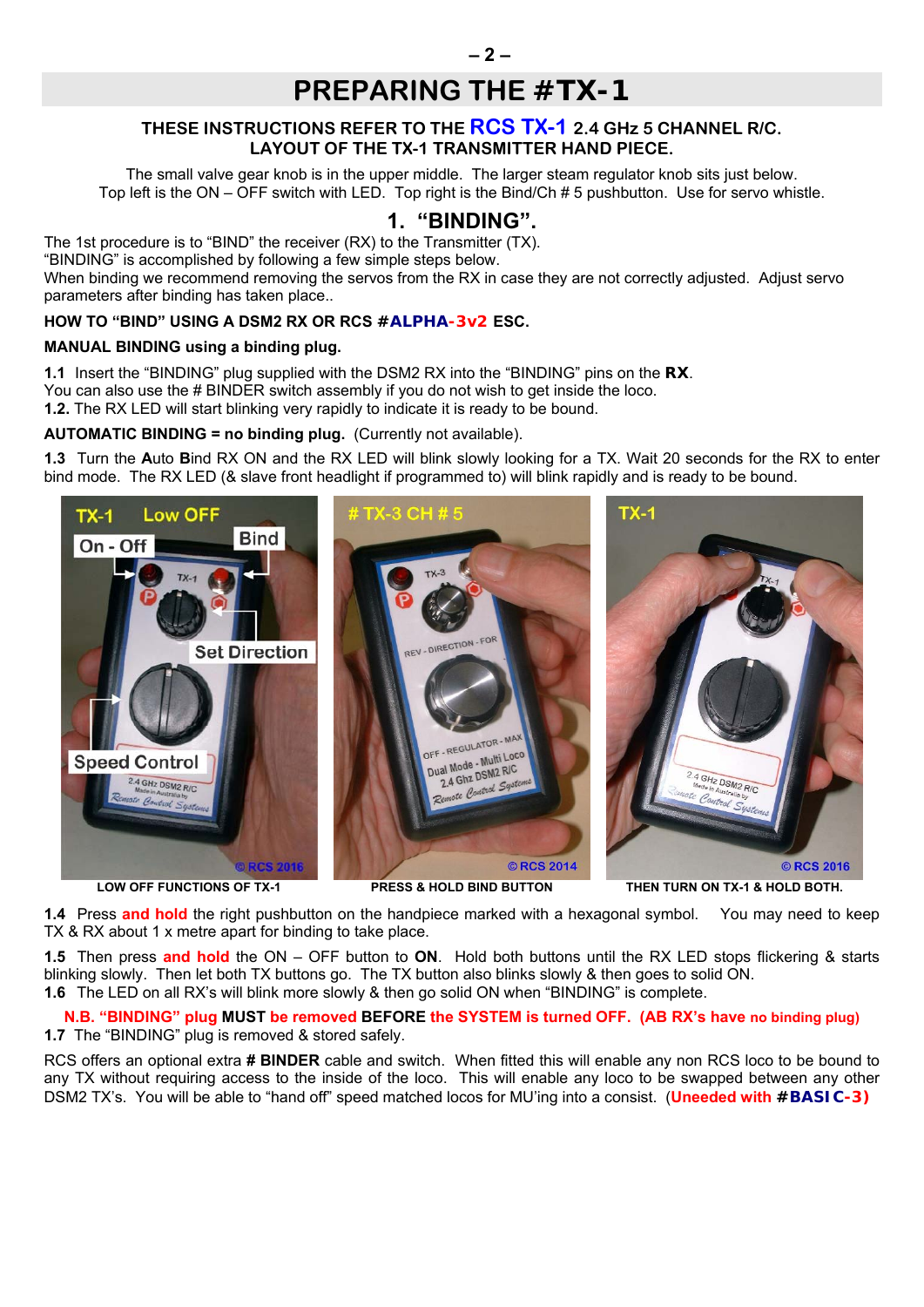## **2. PREPARING FOR USE WITH LIVE STEAM LOCOS.**

Make sure the RX is OFF. Then re-insert the servos into the correct RX sockets.

The regulator servo goes in Ch # 1 (Throttle) socket. The valve gear servo goes in Ch # 3 (Elevator) socket.

#### **N.B. There is no battery/bind terminal on the DSM2-EM(AB) Auto Bind Rx. Be careful selecting the correct terminal. They are marked on the back of the RX.**

#### **HOW TO ADJUST SERVOS USING REGULAR DSM2 RX's.** (See the instructions with our AB Rx's for how to do it).

When using for the first time make sure both knobs are centered.

#### **VALVE GEAR SERVO**

**1.1** Then turn on the Live Steam loco RX. The two servos should immediately snap to the neutral position.

**1.2** Adjust the valve gear servo connecting rod to ensure the centre position of the valve gear matches the servo.

**1.3** Turn the small knob slowly to the right Clockwise (CW) and check that the servo moves the valve gear to the forward position.

If it goes the wrong way you will need to reverse the mechanical connection.  $*$ 

If the small knob wants to make the servo move too far put the connecting rod into a servo arm hole closer to the middle of the servo arm. If it does not move far enough move the rod into a hole further out.

#### **N.B DO NOT FORCE THE SERVO AGAINST THE STOP. DOING SO WILL DAMAGE THE SERVO.**

**1.4** Turn the small knob slowly and carefully to the left Counter Clockwise (CCW). With regards to any possible mechanical changes you made during **1.3** above, it should perform correctly.

#### **STEAM REGULATOR SERVO.**

**2.1** Turn the large knob to the left (CCW) the servo will rotate CCW and should close the steam regulator valve. If it goes the wrong way you will need to reverse the mechanical connection.  $*$ 

If the large knob wants to make the servo move too far, i.e. over shutting the regulator, put the connecting rod into a servo arm hole closer to the middle of the servo arm. If it does not move far enough move the rod to a hole further out.

#### **N.B DO NOT FORCE THE SERVO AGAINST THE STOP. DOING SO WILL DAMAGE THE SERVO.**

**2.2** Turn the large knob to the right to check the servo opens the steam regulator far enough.

#### **IF MECHANICALLY CHANGING THE SERVO CONNECTIONS IS NOT POSSIBLE, RCS NOW HAS AN AUTOMATIC BINDING DSM2 RX THAT CAN REVERSE SERVOS & ADJUST END POINTS ON 3 X CHANNELS.**

### **3. DRIVING LIVE STEAM LOCOS.**

Make sure the TX is OFF and the big knob is fully CCW. This is the same as the throttle stick on a conventional stick R/C being fully down. Make sure the small knob is in the middle. You can feel the détente when twisting the knob. Turn ON the loco before the TX-1 hand piece.

Once steam has been raised select the direction of valve gear with the small knob.

Then turn the big knob CW. That is like raising the throttle stick on a conventional stick R/C.

Turn the big knob CCW to slow the loco. All the way CCW will bring the loco to a stop.

You can have a faster stop by centering the valve gear control knob. Then make sure the big knob is also fully CCW. The Bind button doubles as a whistle control with a servo on Ch # 5. It starts off at one extreme and when pressed goes fully the other way. It snaps back to the start point when released. Ideal for controlling a servo operated steam whistle.





**TX-1 LOW OFF NEUTRAL. SETTING THE VALVE GEAR FOR FORWARDS.** 



**SETTING THE VALVE GEAR FOR REVERSE** 



**TURN BIG KNOB CW TO INCREASE STEAM i.e. SPEED**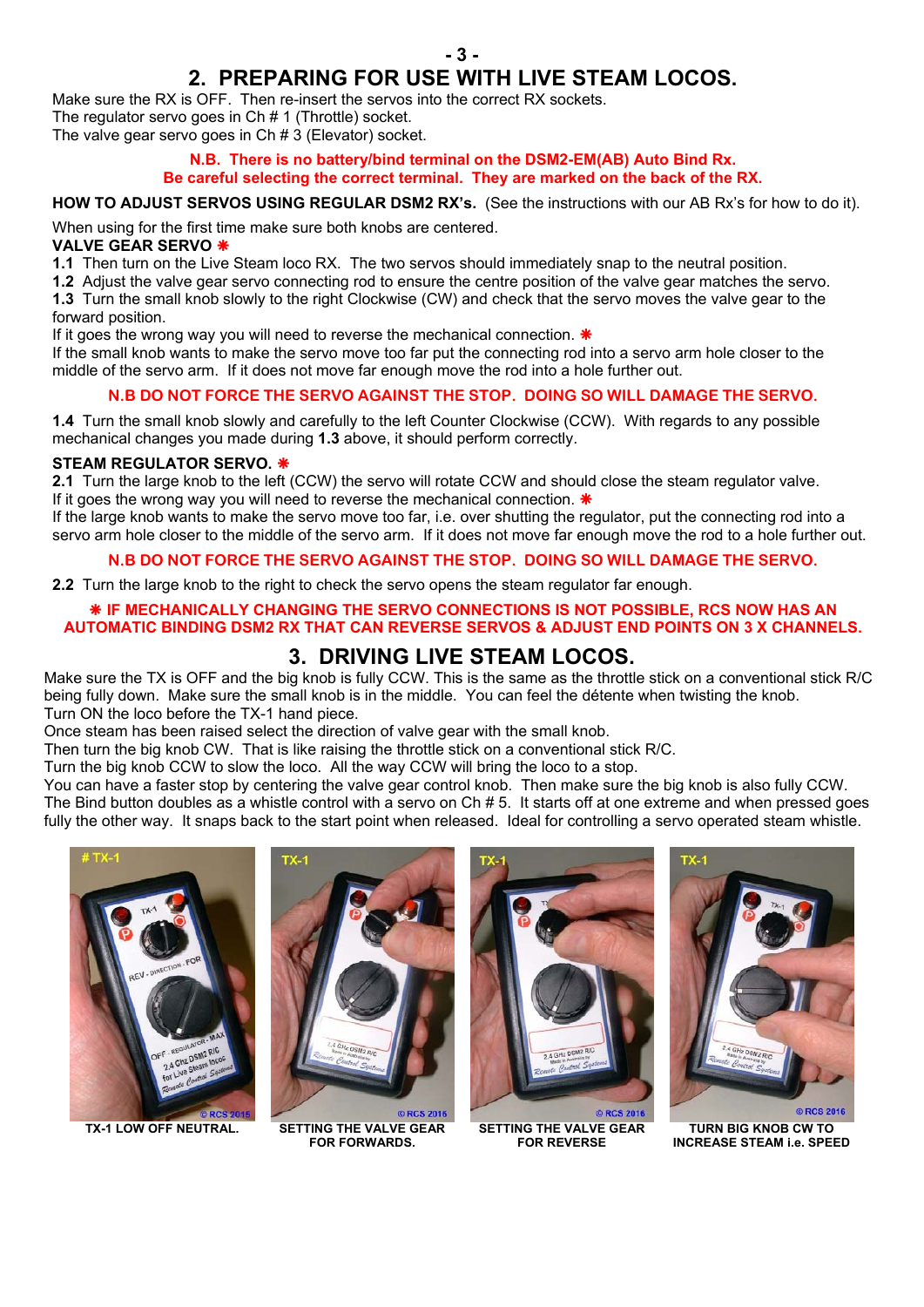# **CONNECTING SERVOS FOR DSM2-EM(AB)**



# **EXTRA SERVOS FOR TX-5 & TX-7**

**Observe correct polarity.**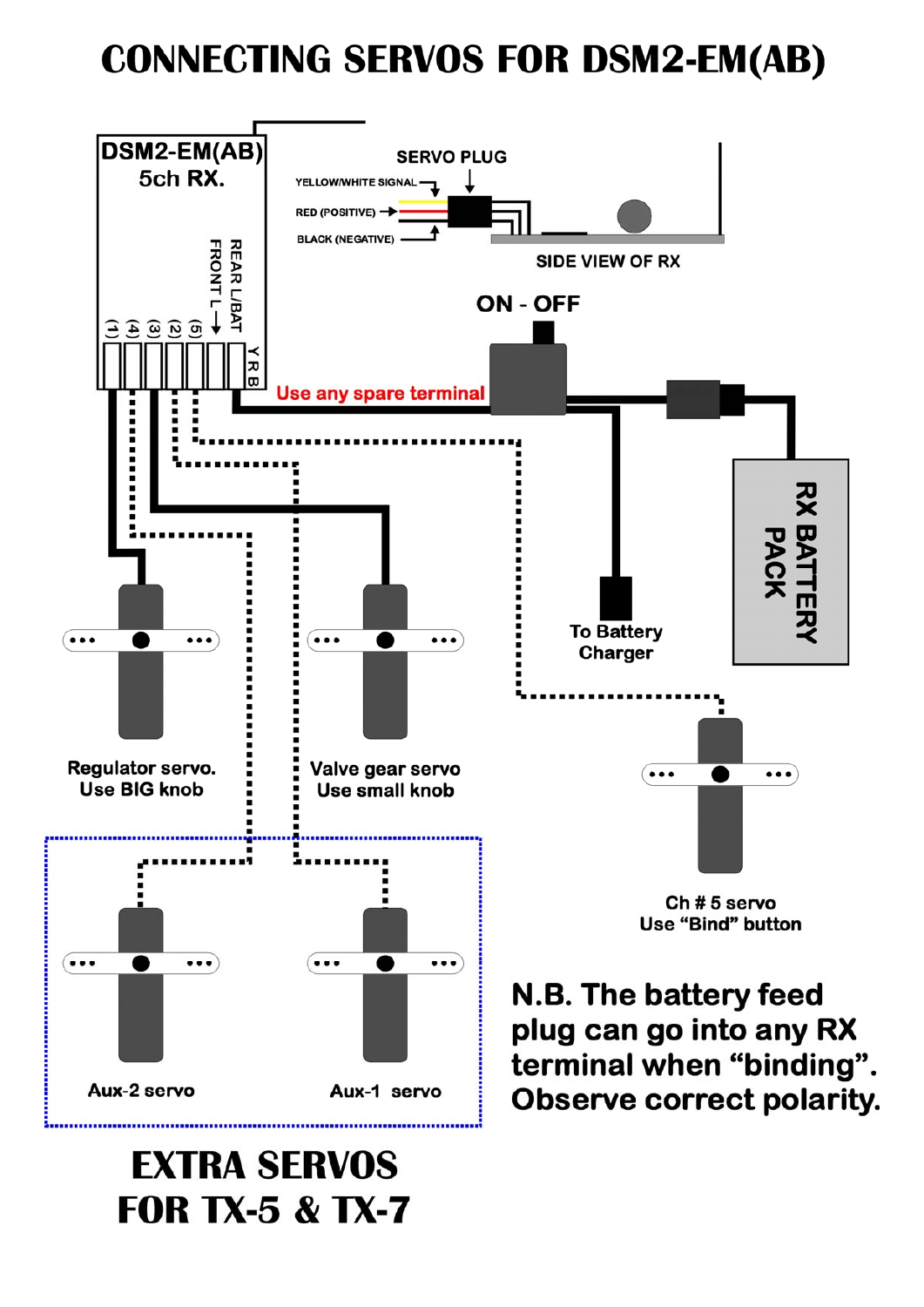

## **WIRING THE RCS #REV-IT FOR ANY FSC WITHOUT LIGHTS:**



**The TX-1 battery will eventually go flat if left switched on. The TX-1 operating program may be disrupted. The Ch # 1 centering on the TX-1 system will need to be reset;** 

- **1.) Centre the Large Ch# 1 knob.**
- **2.) Turn the TX-1 ON. TX-1 ON OFF light will come ON.**
- **3.) Within 60 seconds, press and hold the bind button for 20 seconds.**
- **4.) The TX-1 ON OFF light will go off.**

**Centre reset is complete.**